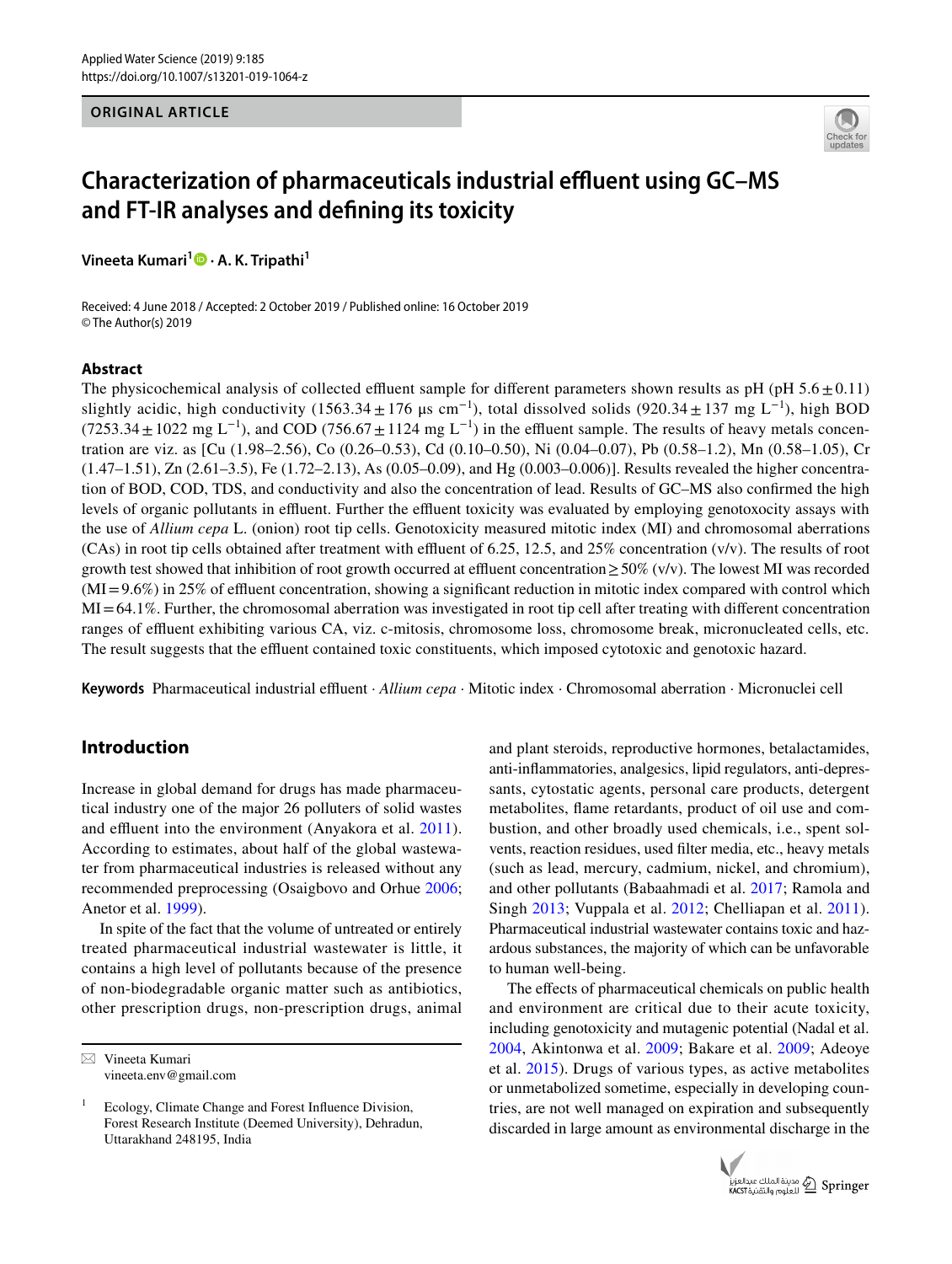surrounding ecosystems. While in the environment most of the pharmaceutical are discharge toxicants present in wastewater accumulates in aquatic bodies, soil, and other biological systems, and often exceeds the critical threshold levels (Cleuvers [2003](#page-6-9); Hernandoa et al. [2006](#page-6-10); Larsson et al. [2007](#page-6-11)). A number of studies have identifed specifc chemical components in pharmaceutical effluents and demonstrated their toxic efects on living organisms (Daughton and Ternes [1999](#page-6-12); Jones et al. [2001;](#page-6-13) Larsson et al. [2007](#page-6-11); Idris et al. [2013\)](#page-6-14). Therefore, in recent years, great concern is shown to study the impacts of discharged pharmaceutical effluents on the ecosystem and its services, and human wellness tied to them.

Becker ([2010](#page-6-15)) has found out the five extensive knowledge gaps, which should be considered to get the most astounding need in terms of research to symbolize the environmental and human health impacts of pharmaceutical water pollution. These represent the key points of the pharmaceutical life cycle, from design through disposal, and are framed as questions that need to be addressed:

- (1) Method to frame the prescription drugs to more advanced in form of lesser bioactivity, enhanced absorption, and reduced excretion of waste and carbon footprint.
- (2) Which types of mechanisms may be used to enhance the approval and regulation of present, but new redesigned, advanced medicines using green alternative synthesis methods should be incentivized, which are least hazardous and reduce the environmental impacts.
- (3) Way of procedure modifcation to reduce the waste discharged quantity and use of less toxic constituents in manufacturing and also reduction in the carbon footprint
- (4) Does little quantity of the non-medication chronic exposure to prescription drugs within the water have an impact on the usefulness of those prescription drugs to deal with treat conditions or illnesses? What practices can be employed to lessen the amount of pharmaceutical waste among health care companies, pharmacists, insurers, and agriculture, thereby enhancing source reduction and pollutants prevention?
- (5) Find out the methods of safe disposal of unused, what are the methods to make certain safe disposal of unused, objectionable, or expired prescription drugs and enhanced disposed elimination of those substances from discharged wastewater, and in the long run the potable water?

*Allium cepa* (onion) offers easier pathway to the assessment of chromosomal degradation and interference in mitotic cycles. This is possible because *A. cepa* cells have large chromosomes and in reduced numbers (Levan [1938](#page-6-16)).



Thus, this test has been broadly used to study the genotoxicity of an extraordinary assortment of environmental pollutants, such as heavy metals, pesticides, aromatic hydrocarbons, and complex mixtures of pollutants (Leme and Marin-Morales [2009](#page-6-17)).

Objective of the present study is to identify physicochemical parameters (viz. pH, electrical conductivity (EC), total dissolved solids (TDS), BOD, COD, and heavy metals (Cu, Co, Cd, Ni, Pb, Mn, Cr, Zn, Fe, As, and Hg) and organic pollutants in pharmaceutical effluent. The organic constituents were characterized using gas chromatography–mass spectrophotometer (GC–MS) and Fourier-transform infrared spectroscopy analyses (FT-IR). The effluent toxicity was studied by genotoxicity assays using *Allium cepa* L. (onion) root tip cells. Genotoxicity studies included measuring mitotic index (MI) and chromosomal aberrations (CAs) in root tip cells following treatment with 6.25, 12.5, and 25% (v/v) of effluent.

## **Materials and methods**

The pharmaceutical industry effluent samples were collected from Lucknow, Uttar Pradesh (India). Effluent samples were collected from industry outlet point in sterile plastic containers of 1 L capacity. Total three samples were collected from pharmaceutical industry at 10 days time period. Samples were brought to laboratory in icebox and stored at 4 °C and fltered with Whatman flter paper no. 42. pH of collected effluent was measured with a digital pH meter (Metrohm, USA). Electrical conductivity (EC) and total dissolved solids (TDS) were determined by a conductivity meter (Thermo Orion, model 162A, USA). Biochemical oxygen demand (BOD) and chemical oxygen demand (COD) were determined by the titration method (APHA [2005](#page-6-18)). Heavy metals (Cu, Co, Cd, Ni, Pb, Mn, Cr, Zn, Fe, As, and Hg) were determined with atomic absorption spectroscopy (AAS) (GBC, Avanta Sigma, Australia). The detection of As was performed on inductively coupled plasma-optical emission spectrometer (ICP-OES, VARIAN720-ES).

To analyze the presence of diferent organic constituents in the pharmaceutical effluent, 50 mL of effluent was treated thrice with an equal volume of hexane (Koning et al. [2009](#page-6-19)). Extraction and derivatization of effluent sample were done using hexane and trimethyl silyl (BSTFA (*N*,*O*bis(trimethylsilyl)trifluoroacetamide) TMCS). Silylated sample (1 µL) was injected in GC–MS (Ultra TSQ Quantum XLS Mass spectrometer, Thermo Scientifc, USA). The injection step was operated in splitless injection mode with a column temperature of 250 °C and flow of carrier helium gas with the flow rate of 1.1 mL min<sup>-1</sup>. The compounds were identifed based on retention time (RT in minutes) and mass spectra obtained from full scan mode (*m*/*z* 45–800).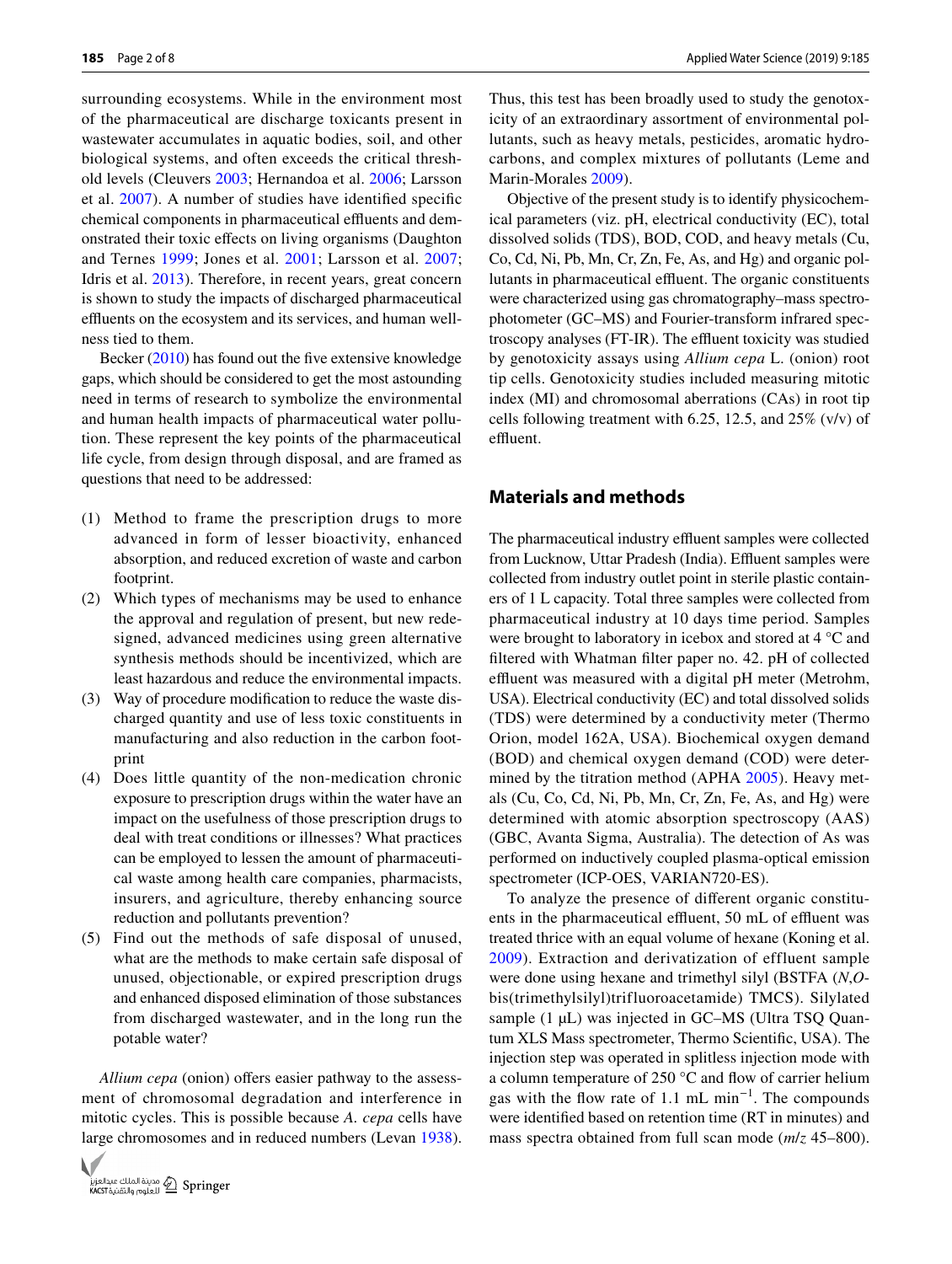Furthermore, FT-IR was done to identify the various organic functional groups. The effluent sample (50 mL each) was evaporated and subsequently dried (100 °C). Finally, a solid mass was obtained for each sample by mixing them with potassium bromide (KBr) (AR, Merck) and pellet was prepared. The analyses were carried out on FT-IR spectrum scan of 500–4000 cm<sup>-1</sup> (PerkinElmer Spectrum RXI).

For the cytotoxicity bioassay, onion bulbs were purchased from a local market of Lucknow, India. Six diferent concentrations (% v/v) of pharmaceutical effluent (each 50 mL), viz. 6.25, 12.5, 25, 50, 75, and 100% v/v, were prepared. Five onion bulbs of equal size were treated and incubated at 23 °C with each concentration type in separate 50-mL Falcon™ tubes for 5 days. Dechlorinated tap water was used as a negative control and 5 mM ethane methyl sulfonate (EMS) treatment as the positive control. The solutions were changed every 24 h until the end of treatment.

The genotoxicity studies were carried out with the help of five onion bulbs per effluent concentration grown in tap water initially for 48 h. After that when root growth of 1–2 cm observed, it transferred into three diferent concentrations of effluents, viz. 6.25, 12.5, and  $25\%$  (v/v), plus tap water as control (Chauhan and Sundararaman [1990](#page-6-20)). At the end of the exposure, root tips were extracted and fxed in Carnoy's solution [alcohol (98% purity) and acetic acid (glacial 100%) in 3:1 ratio] for 12 h at  $4^{\circ}$ C. After treatment, the residual fxative was removed by washing with distilled water (2–3 times) and subsequently hydrolyzed with 1 N HCl at 60 °C for 5–7 min. Hydrolyzed root tips were again washed with distilled water (2–3 times) and cut into pieces of approximately 1–2 mm. Afterward, staining of root tips was done with hematoxylin (Fiskesjo [1985](#page-6-21); Chauhan and Sundararaman [1990\)](#page-6-20). Finally, all the slides were studied under microscope to calculate the mitotic index percent (MI) and the score of chromosomal aberrations (CAs) percentage. MI was estimated by the use of numbers of dividing cells in mitosis phaseout of total number of observed cells per concentration. In our study, it was based on 1000 cells count (Fiskesjo [1985](#page-6-21)). CA was calculated as total aberrant cells/ total observed cells per concentrations.

The results of MI and CA were subjected to analysis of variance (ANOVA) test followed by Dunnett's post hoc multiple comparison tests. Statistical analysis was performed using STATISTICA 7.0.

## **Results and discussion**

The effluent was dark red in color and slightly acidic (pH  $5.6 \pm 0.11$ ). We recorded high conductivity  $(1563.34 \pm 176 \text{ }\mu\text{s cm}^{-1})$ , total dissolved solids  $(920.34 \pm 137 \text{ mg } L^{-1})$ , BOD  $(7253.34 \pm 1022 \text{ mg } L^{-1})$ , and COD (756.67  $\pm$  1124 mg L<sup>-1</sup>) in the effluent sample

<span id="page-2-0"></span>**Table 1** Physicochemical characteristics of pharmaceutical effluent

| Parameters                      | Range           | $Mean \pm SE$      | Standard<br>permissible<br>value<br>CPCB (2005) |  |
|---------------------------------|-----------------|--------------------|-------------------------------------------------|--|
| pH                              | $5.4 - 5.6$     | $5.6 \pm 0.11$     | $6.0 - 8.5$                                     |  |
| EC ( $\mu$ s cm <sup>-1</sup> ) | 1230-1830       | $1563.34 \pm 176$  | 1000                                            |  |
| TDS $(mg L^{-1})$               | 695-1170        | $920.34 \pm 137$   | 2100                                            |  |
| BOD (mg $L^{-1}$ ) 5460-9000    |                 | $7253.34 \pm 1022$ | 100                                             |  |
| $COD$ (mg $L^{-1}$ )            | 11,980-15,840   | $756.67 + 1124$    | 250                                             |  |
| Heavy metal (mg $L^{-1}$ )      |                 |                    |                                                 |  |
| Cu                              | 1.98–2.56       | $2.21 + 0.19$      | 3                                               |  |
| Co                              | $0.26 - 0.53$   | $0.39 \pm 0.08$    | <b>NS</b>                                       |  |
| C <sub>d</sub>                  | $0.10 - 0.50$   | $0.27 \pm 0.12$    | 2                                               |  |
| Ni                              | $0.04 - 0.07$   | $0.05 \pm 0.01$    | 3                                               |  |
| Pb                              | $0.58 - 1.2$    | $0.85 \pm 0.90$    | 0.1                                             |  |
| Mn                              | $0.58 - 1.05$   | $0.84 \pm 0.14$    | $\mathfrak{2}$                                  |  |
| Cr                              | $1.47 - 1.51$   | $1.50 \pm 0.02$    | 2                                               |  |
| Zn                              | $2.61 - 3.5$    | $3.11 \pm 0.27$    | 5                                               |  |
| Fe                              | $1.72 - 2.13$   | $1.90 \pm 0.12$    | 3                                               |  |
| As                              | $0.05 - 0.09$   | $0.07 \pm 0.02$    | 0.2                                             |  |
| Hg                              | $0.003 - 0.006$ | $0.004 + 0.001$    | 0.01                                            |  |

*NS* not specifed

(Table [1\)](#page-2-0). The presence of heavy metals with their respective concentration in the effluent is obtained after the analysis with AAS instrument confrmed the presence of Cu, Co, Cd, Ni, Pb, Mn, Cr, Zn, Fe, As, and Hg. The result confrmed that the parameters such as pH, electrical conductivity (EC), BOD, and COD were above the standard prescribed limits of CPCB for effluent discharged into surface water. Comparative reviews with regard to physicochemical characterization were also carried out by various authors (Ramola and Singh [2013;](#page-7-0) Rohit and Ponmurugan [2013;](#page-7-2) Rao et al. [2004](#page-7-3); Mayabhate et al. [1988](#page-6-22); Vanerkar et al. [2013](#page-7-4); Sirtori et al. [2009](#page-7-5)). The high BOD and COD indicated that the diferent chemical ingredients were used in the preparation of drugs (Hardman and Limbird [1996](#page-6-23); Reynolds [1989\)](#page-7-6).

GC–MS analyses of hexane-extracted effluent samples are presented in Fig. [1](#page-3-0). GC–MS analyses of effluent sample on the basis of retention time (in minute) revealed the presence of various types of organic compound including trimethyl(phenylmethoxy) ( $RT = 10.53$ ), 1,6,8-trimethoxy-2-isopropyl-3-methoxy-anthracene-9-one (RT = 13.52), silane,(iodomethoxy)trimethyl  $(RT = 15.41)$ , hydroquinone  $(RT=16.19)$ , monotrimethylsilyl derivative of nicotinamide (RT = 17.67), 2,5-dihydroxy benzyl alcohol 3 TMS (22.27), pantoyl propylamide, bis(trimethylsilyl) ether  $(RT=26.49)$ , hexadecanoic acid, trimethylsilyl ester  $(RT=27.81)$ , oleic acid, trimethylsilyl ester  $(RT=30.31)$ , promethazine  $(RT = 31.66)$ , kurchessin  $(RT = 32.26)$ , tocopherol acetate  $(RT=40.78)$ , and galactopyranoside,

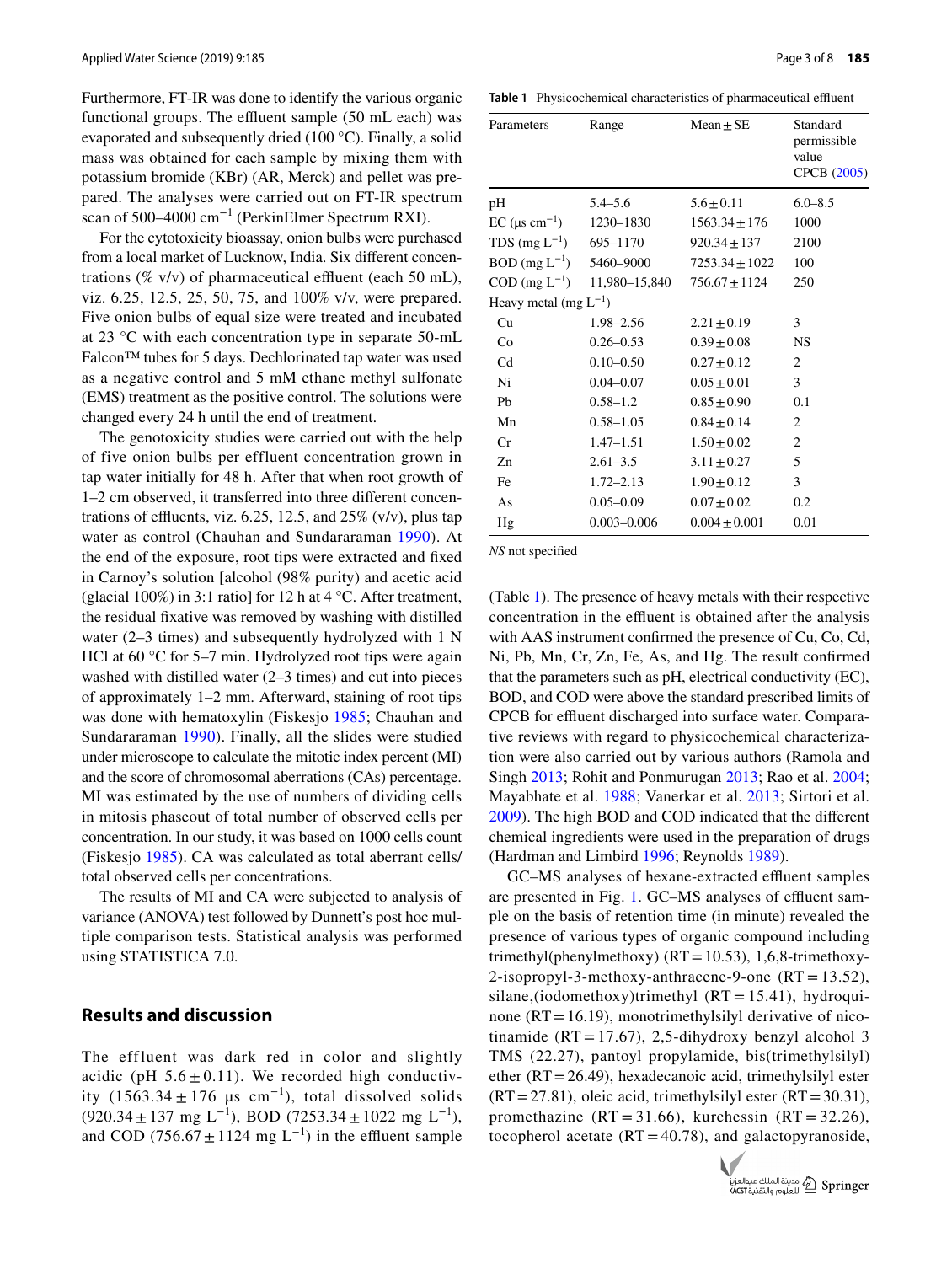

<span id="page-3-0"></span>Fig. 1 Gas chromatogram of compounds extracted from pharmaceutical effluent

<span id="page-3-1"></span>



methyl 2,3-bis- $O$  (RT = 43.13) which were compared with standard of National Institute of Standards and Technology (NIST) library. The result indicates that mainly two drugs identified in the effluent are promethazine (used in treatment of allergies and motion sickness) and hydroquinone. Hydroquinone (used for skin bleaching) is an aromatic organic compound, a type of phenol, leading to serious toxic efects on fauna and fora. Pereira et al. ([2014](#page-6-25)) reported that the hydroquinone drug has genotoxic property. The cytotoxicity of hydroquinone is caused by following the primarily oxidative damage methods to DNA (Enguita and Leitão [2013](#page-6-26)). The compound tocopherol acetate is also found that is used in the preparation of multivitamins tablets.

FT-IR analyses result (Fig. [2\)](#page-3-1) shows that the peaks at 3316 cm<sup>-1</sup> and 2903 cm<sup>-1</sup> correspond to antisymmetric and symmetric C–H stretching vibrations in methyl groups, 2268 cm<sup>-1</sup>, 1673 cm<sup>-1</sup>, 1583 cm<sup>-1</sup>, and 1384 cm<sup>-1</sup> correspond to stretching and deformation vibrations of

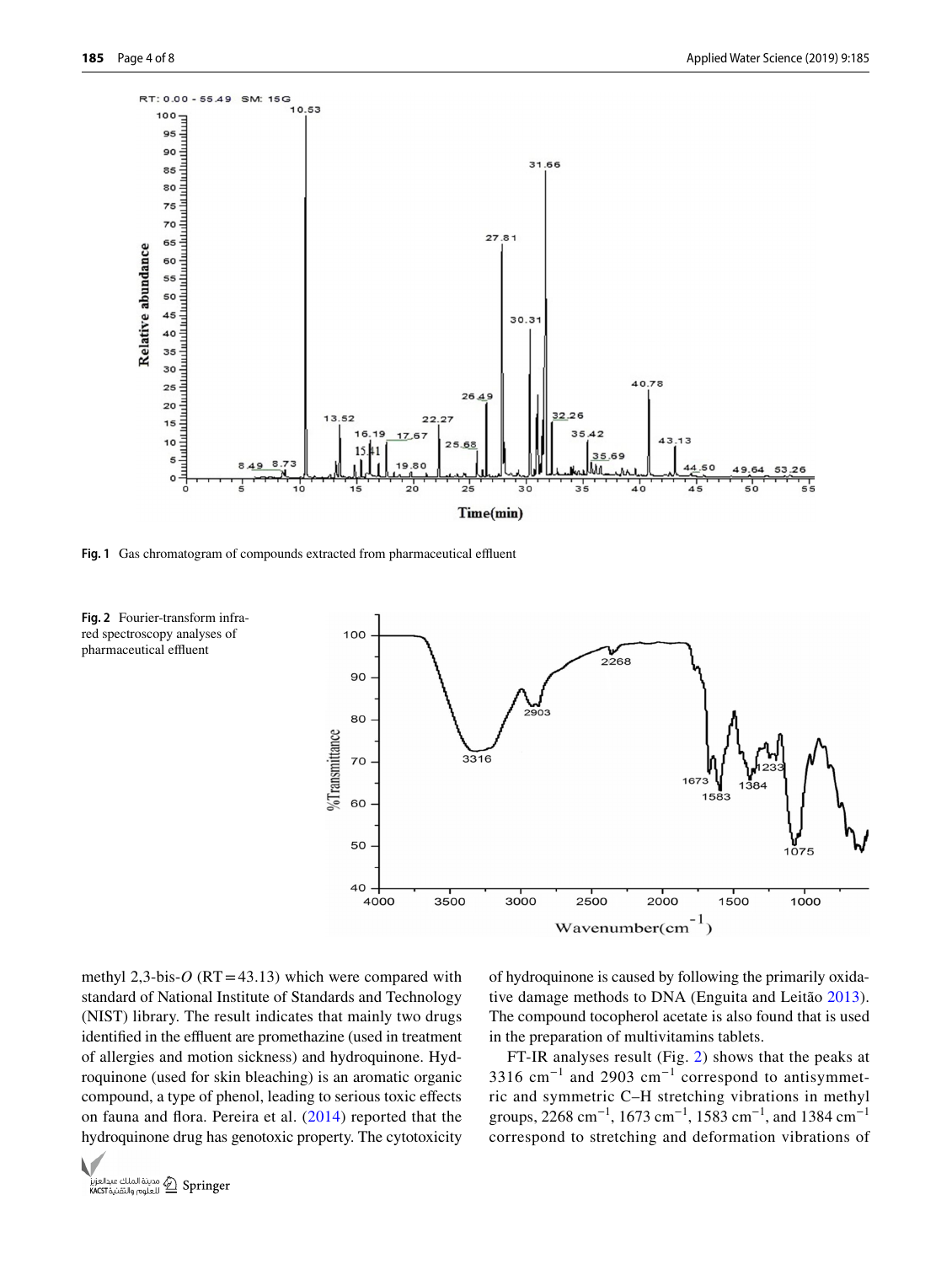<span id="page-4-1"></span><span id="page-4-0"></span>**Table 2** Indices of chromosomal abnormalities observed in the root tip cells of onions grown in diferent concentrations of pharmaceutical effluent



**Fig. 3** PC positive control (EMS-5 mM), NC negative control (tap water), and  $6.25\%$ , 12.5%, and 25% refer to treatments with different concentrations of pharmaceutical effluent

| Assay                   | NC.           | PC.           | Pharmaceutical effluent concentration $(\%)$ |                |                |
|-------------------------|---------------|---------------|----------------------------------------------|----------------|----------------|
|                         |               |               | 6.25%                                        | 12.5%          | 25%            |
| Mitotic index $(\%)$    | $64.1 + 0.68$ | $3.1 + 0.90*$ | $25.0 + 0.70*$                               | $17.1 + 0.70*$ | $9.6 + 0.51*$  |
| Chromosomal aberrations |               |               |                                              |                |                |
| <b>Stickiness</b>       | $0.0 + 0.0$   | $0.0 + 0.0$   | $11.6 + 0.9$                                 | $20.6 + 1.51$  | $31.4 + 0.19$  |
| <b>Bridge</b>           | $0.0 + 0.0$   | $0.0 + 0.0$   | $7.2 + 0.59$                                 | $13.8 + 1.07$  | $25.4 + 0.82$  |
| Vagrant                 | $0.0 + 0.0$   | $0.0 + 0.0$   | $5.4 + 0.51$                                 | $12.2 + 1.07$  | $22.4 + 0.88$  |
| Tripolar                | $0.0 + 0.0$   | $0.0 + 0.0$   | $4.4 + 0.51$                                 | $8.0 + 0.71$   | $17.4 + 0.88$  |
| Laggard                 | $0.0 + 0.0$   | $0.0 + 0.0$   | $4.0 + 0.45$                                 | $5.0 + 0.89$   | $9.4 + 0.82$   |
| c-mitosis               | $0.0 \pm 0.0$ | $0.35 + 0.2$  | $0.0 + 0.0$                                  | $3.2 \pm 0.67$ | $4.6 + 0.51$   |
| Chromosomal break       | $0.0 + 0.0$   | $0.6 + 0.31$  | $0.0 + 0.0$                                  | $1.6 \pm 0.51$ | $2.0 + 0.32$   |
| Micronuclei             | $0.0 + 0.0$   | $0.9 + 0.41$  | $0.0 + 0.0$                                  | $1.4 + 0.51$   | $2.8 + 0.38$   |
| Aberrant cells $(\%)$   | $0.0 \pm 0.0$ | $0.25 + 0.2$  | $6.0 + 0.8*$                                 | $12.0 + 0.49*$ | $19.5 + 0.39*$ |

Values are mean  $\pm$  SE ( $n=5$ )

\*Values are statistically different  $(p<0.01)$  for NC by ANOVA followed by Dunnett's test. NC negative control (tap water), PC positive control (EMS-5 mM)

(C=C) group, and peak 1233–1075 cm<sup>-1</sup> shows the inplane deformed peak of benzene (Ermakova et al. [2015\)](#page-6-27).

Onions grown in different concentrations of effluent showed toxic effects of effluent on root growth. Significant diferences were noticed when roots length was compared with negative control (tap water). Root growth was not observed in onions grown in the effluent concentrations  $\geq 50\%$  (Fig. [3\)](#page-4-0).

Inhibition in root growth and length of *Allium cepa* were observed in the present study following the treatment with pharmaceutical industrial wastewater which was in concurrence with previous studies conducted by other researchers (Akintonwa et al. [2009](#page-6-6); Bakare et al. [2009\)](#page-6-7).

The MI of onion root in the negative control (tap water) was 64%, whereas MI obtained for the onion root in the positive control (5 mM EMS) was 3.1% (Table [2](#page-4-1)). The lowest MI was recorded (MI=9.6%) in 25% concentration of effluent, showing a significant reduction compared to control  $(p < 0.01)$ . The interference in MI may result from the cytotoxic efect which is in acquired by inheritance in the toxic effluent. The toxicants in effluent may interfere in the normal mitotic cell cycle by prohibiting cells from entering

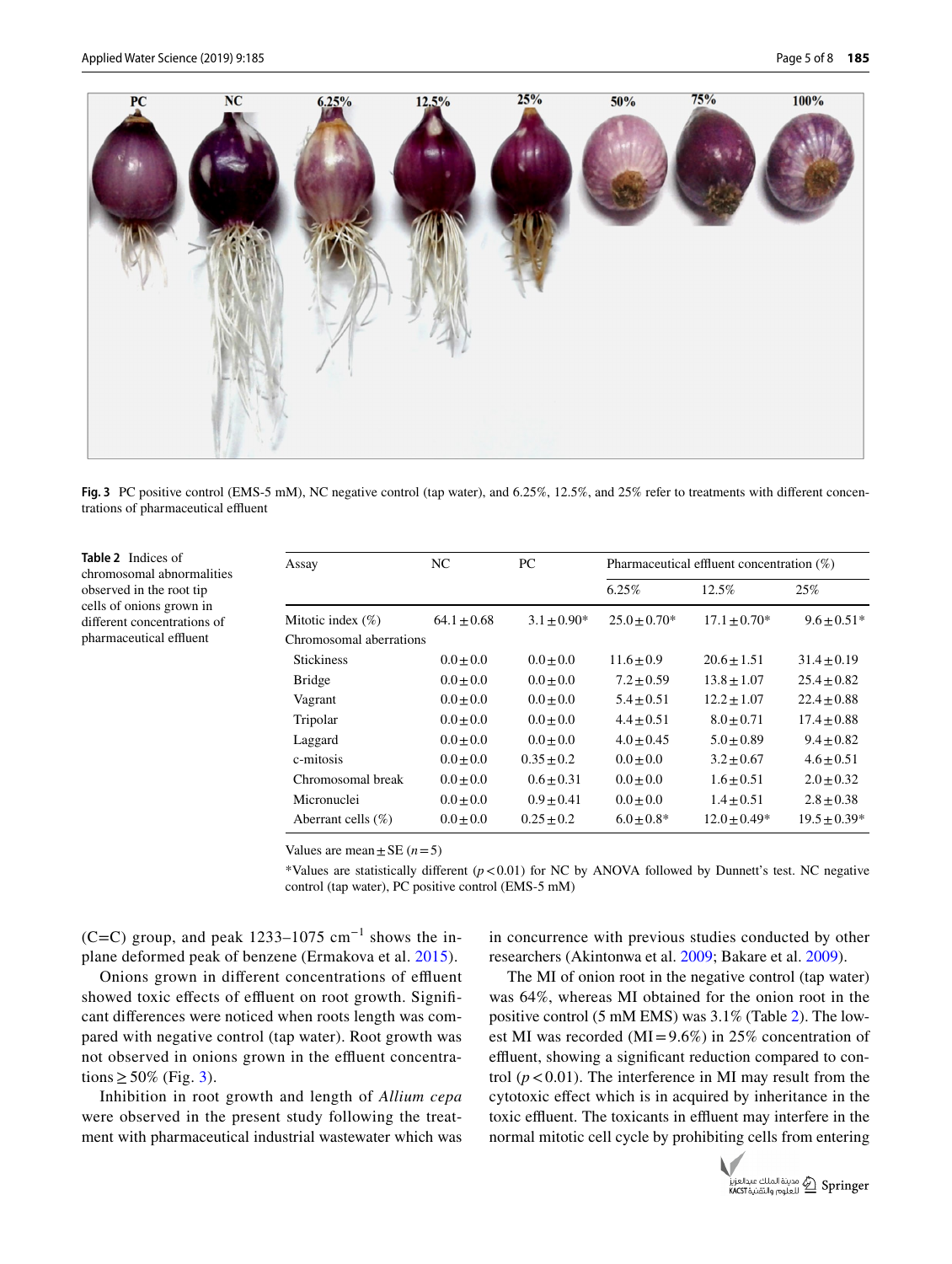

<span id="page-5-0"></span>**Fig. 4** Various stages of mitosis show chromosomal aberrations stickiness (**a**), anaphase bridge (**b**), laggard (**c**), tripolar (**d**), vagrant (**e**), chromosomal loss (**f**), chromosomal break (**g**), c-mitosis (**h**), and

micronucleated cell (**i**) in root tip cells of *A. cepa* treated with diferent concentrations of pharmaceutical effluent

the prophase and thus blocking the mitosis during interphase (Shrivastava [2015](#page-7-7); Glinska et al. [2007;](#page-6-28) Rencuzogullari et al. [2001](#page-7-8)). The reduction in MI can be assigned to the impact of toxic chemicals on DNA/protein synthesis of the biological system (Chauhan et al. [1998](#page-6-29)).

No chromosomal aberrations were observed in the root tip cells treated with the tap water (negative control) (Fig. [4](#page-5-0) and Table [2](#page-4-1)). Onion bulbs grown in the positive control (5 mM EMS) showed c-mitosis, chromosomal break, and micronuclei in the root tip cells. The observed CA was stickiness, anaphase bridge, laggard chromosome, tripolar chromosome, vagrant chromosome, chromosomal loss, chromosomal break, c-metaphase, and micronucleated cell. Diferent chromosomal aberrations have been also reported by other researchers in their study (James et al. [2015;](#page-6-30) Akintonwa et al. [2009](#page-6-6); Bakare et al. [2009\)](#page-6-7). The highest CA was recorded (19.5%) in 25% concentration of effluent. The indication of CA in *A. cepa* root tip cells may be incorporated with the collective efect of diferent pollutants such as heavy metals, phenols, drugs, and other organic pollutants



(investigated by GC–MS). All these studies suggest that heavy metals, phenols, drugs, and other organic pollutants are responsible for cytotoxic and genotoxic efects of pharmaceutical effluent.

## **Conclusion**

The present study fnds out that the diferent heavy metals, phenols, drugs, and other organic compounds are the constituents of pharmaceutical effluent which is discharged into the wastewater. These constituents of pharmaceutical effluent are toxic in nature and can harm the environment. The various types of the raw materials which are used should be either modifed or should be replaced with other nontoxic substances, and the manufacturing design and source of toxic substances should be reduced by employing various types of technological methods. The new concepts of zero liquid waste discharged should be involved in the waste disposal methods. It is critical to develop an integrated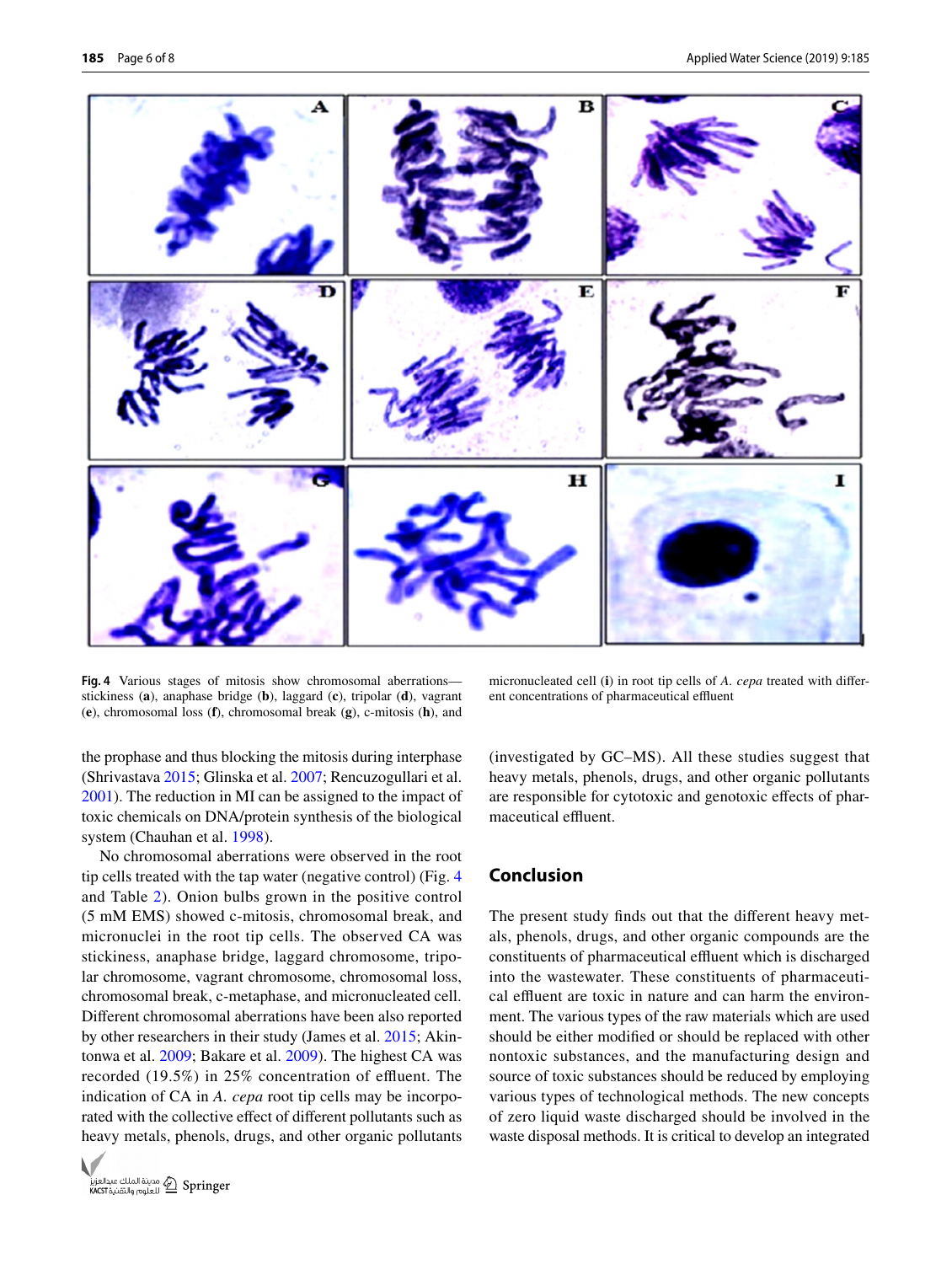multidisciplinary treatment system which could efficiently degrade the pharmaceutical ingredients in the effluent before their discharge in the surrounding environment. The rules and regulations and norms of the pharmaceuticals industries should be strict. The monitoring of the pharmaceuticals industries should be carried out by the regulatory authority to check the illegal discharge of unused waste materials and wastewater in the environment, which pose health hazards for biotas when mixed with the water bodies.

**Acknowledgements** Authors are very thankful to Central Drug Research Institute-SAIF, Lucknow (India), for providing FT-IR analytical facility. Authors also acknowledge Director, Forest Research Institute, Dehradun, and Indian Institute of Toxicology Research, Lucknow (India), for providing laboratory facility for sample analyses. Authors are also thankful to University Grant Commission (UGC), New Delhi (India), for providing fellowship in the form of UGC JRF and extended SRF (UGC JRF/SRF Ref. No-3634 NET-December 2012).

**Open Access** This article is distributed under the terms of the Creative Commons Attribution 4.0 International License [\(http://creativeco](http://creativecommons.org/licenses/by/4.0/) [mmons.org/licenses/by/4.0/](http://creativecommons.org/licenses/by/4.0/)), which permits unrestricted use, distribution, and reproduction in any medium, provided you give appropriate credit to the original author(s) and the source, provide a link to the Creative Commons license, and indicate if changes were made.

## **References**

- <span id="page-6-8"></span>Adeoye GO, Alimba CG, Oyeleke OB (2015) The genotoxicity and systemic toxicity of a Pharmaceutical effluent in Wistar rats may involve oxidative stress induction. Toxicol Rep 2:1265–1272
- <span id="page-6-6"></span>Akintonwa A, Awodele O, Olofnnade AT, Anyakora C, Coker HAB, Afolayan GO (2009) Assessment of the mutagenicity of some pharmaceutical effluents. Am J Pharmacol Toxicol 4(4):144-150
- <span id="page-6-2"></span>Anetor JI, Adeniyi FA, Taylor GO (1999) Biochemical indicators of metabolic poisoning associated with lead based occupations in nutritionally disadvantaged communities. Afr J Med Med Sci 28(1–2):9–12
- <span id="page-6-0"></span>Anyakora C, Nwaeze K, Awodele O, Nwadike C, Arbabi M, Coker H (2011) Concentrations of heavy metals in some pharmaceutical effluents in Lagos, Nigeria. J Environ Chem Ecotoxicol 3(2):25–31
- <span id="page-6-18"></span>APHA (2005) Standard methods for the examination of water and wastewater. APHA, Washington
- <span id="page-6-3"></span>Babaahmadi F, Dobaradaran S, Pazira A, Eghbali SS, Khorsand M, Keshtkar M (2017) Data on metal levels in the inlet and outlet wastewater treatment plant of hospitals in Bushehr province. Iran. Data in Brief 10:1–5
- <span id="page-6-7"></span>Bakare AA, Alabi AO, Adetunji OA, Jenmi HB (2009) Genotoxicity assessment of a pharmaceutical effluent using four bioassays. Genet Mol Biol 32(2):373–381
- <span id="page-6-15"></span>Becker J (2010) Minding the gap: research priorities to address pharmaceuticals in the environment. UIC School of Public Health
- <span id="page-6-20"></span>Chauhan LKS, Sundararaman V (1990) Efect of substituted ureas on plant cells I. Cytological efects of isoproturon on the root meristem cells of *Allium cepa*. Cytologia 55(1):91–98
- <span id="page-6-29"></span>Chauhan LKS, Saxena PN, Sundararaman V, Gupta SK (1998) Diuron induced cytological and ultrastructural alterations in the root meristem cells of *Alliums cepa*. Pestic Biochem Physiol 62:152–163
- <span id="page-6-4"></span>Chelliapan S, Yuzir A, Md Din MF, Sallis PJ (2011) Anaerobic pretreatment of pharmaceutical wastewater using packed bed reactor. Int J Chem Eng Appl 2(1):32–37
- <span id="page-6-9"></span>Cleuvers M (2003) Aquatic ecotoxicity of pharmaceuticals including the assessment of combination effects. Toxicol Lett 142(3):185–194
- <span id="page-6-24"></span>CPCB (2005) Environmental standards for ambient air, automobile, fuel, industries and noise. Central Pollution Control Board, New Delhi, pp 88–89
- <span id="page-6-12"></span>Daughton CG, Ternes TA (1999) Pharmaceuticals and personal care products in the environment: agents of subtle change? Environ Health Perspect 107(6):907–993
- <span id="page-6-26"></span>Enguita FJ, Leitão AL (2013) Hydroquinone: environmental pollution, toxicity, and microbial answers. Bio Med Res Int. [https://](https://doi.org/10.1155/2013/542168) [doi.org/10.1155/2013/542168](https://doi.org/10.1155/2013/542168)
- <span id="page-6-27"></span>Ermakova EN, Sysoeva SV, Nikulinaa LD, Tsyrendorzhievab IP, Rakhlinb VI, Kosinovaa ML (2015) Trimethyl (phenyl) silane a precursor for gas phase processes of SiCx: H flm deposition: synthesis and characterization. Mod Electron Mater 1:114–119
- <span id="page-6-21"></span>Fiskesjo G (1985) The *Allium* tests as a standard in environmental monitoring. Hereditas 102(1):99–112
- <span id="page-6-28"></span>Glinska S, Bartczak M, Oleksiak S, Wolska A, Gabara B, Posmyk M, Janas K (2007) Efects of anthocyanin-rich extract from red cabbage leaves on meristematic cells of *Allium cepa* L. roots treated with heavy metals. Ecotoxicol Environ Saf 68(3):343–350
- <span id="page-6-23"></span>Hardman JA, Limbird GL (1996) Goodman and Gilman's the pharmacologic basis of therapeutics. McGraw Hill Co., New York
- <span id="page-6-10"></span>Hernandoa MD, Mezcua M, Fernandez-Alba AR, Barcelo D (2006) Environmental risk assessment of pharmaceutical residues in wastewater effluents, surface waters and sediments. Talanta 69(2):334–342
- <span id="page-6-14"></span>Idris MA, Kolo BG, Garba ST, Ismail MA (2013) Physico-chemical analysis of pharmaceutical effluent and surface water of River Gorax in Minna, Niger State, Nigeria. BEPLS 2(3):45–49
- <span id="page-6-30"></span>James OO, Oluwaleye SE, Olufunmilayo AE, Adebiyi OA (2015) Cytotoxic effects and genotoxic screening of pharmaceutical effluents using onion bulbs (*Allium cepa* L.). J Adv Biol Biotechnol 2(1):51–58
- <span id="page-6-13"></span>Jones OA, Voulvoulis N, Lester JN (2001) Human pharmaceuticals in the aquatic environment: a review. Environ Technol 22(12):1383–1394
- <span id="page-6-19"></span>Koning S, Janssen H-G, Brinkman UAT (2009) Modern methods of sample preparation for GC analysis. Chromatographia 69(S1):33–78
- <span id="page-6-11"></span>Larsson DGJ, de-Pedro C, Paxeus N (2007) Effluent from drug manufactures contains extremely high levels of pharmaceuticals. J Hazard Mater 148(3):751–755
- <span id="page-6-17"></span>Leme DM, Marin-Morales MA (2009) *Allium cepa* test in environmental monitoring: a review on its application. Mutat Res 682(1):71–81
- <span id="page-6-16"></span>Levan A (1938) The efect of colchicine on root mitosis in *Allium*. Hereditas 24:471–486
- <span id="page-6-22"></span>Mayabhate SP, Gupta SK, Joshi SG (1988) Biological treatment of pharmaceutical wastewater. Water Air Soil Pollut 38(1–2):189–197
- <span id="page-6-5"></span>Nadal M, Schuhmacher M, Domingo JL (2004) Metal pollution of soils and vegetation in an area with petrochemical industries. Sci Total Environ 321(1–3):59–69
- <span id="page-6-1"></span>Osaigbovo AE, Orhue ER (2006) Influence of pharmaceutical effluents on some soil chemical properties and early growth of maize (*Zea mays* L.). Afr J Biotechnol 5(12):1612–1618
- <span id="page-6-25"></span>Pereira P, Enguita FJ, Ferreira J, Leitão AL (2014) DNA damage induced by hydroquinone can be prevented by fungal detoxifcation. Toxicol Rep 1:1096–1105